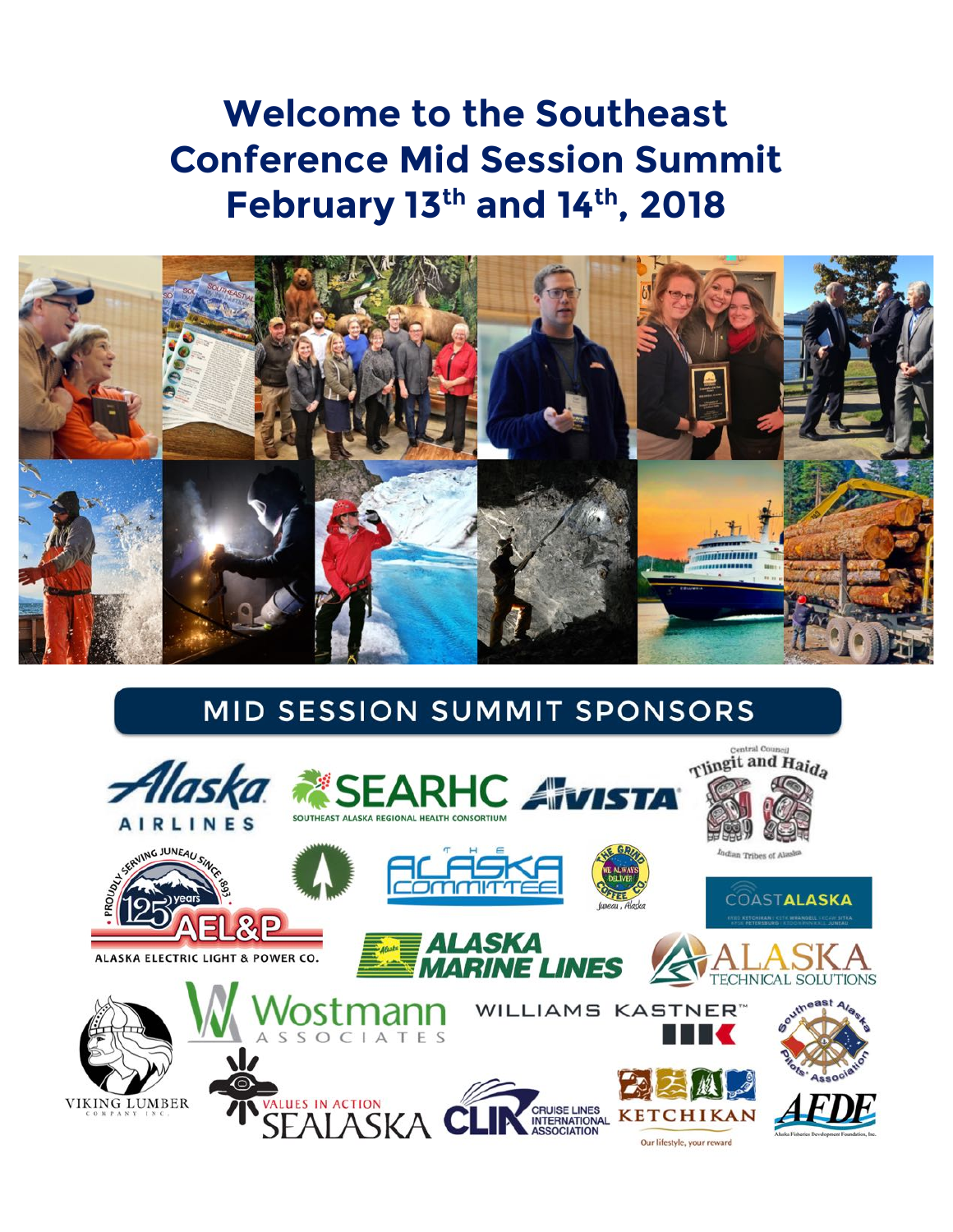

**Tuesday, February 13, 2018** Elizabeth Peratrovich Hall 320 W. Willoughby Ave, Juneau

# **Agenda**

**7:00 AM** Registration: *Sponsored by Wostmann Associates* Breakfast sponsored by Alaska Marine Lines



### **8:00 AM** Opening

- National Anthem: Sung by the Thunder Mountain High School Concert Choir
- Welcome Jan Hill, President, Southeast Conference
- Welcome Richard Peterson, President, CCTHITA
- Welcome Ken Koelsch Mayor, City & Borough of Juneau

## **8:30 AM Keynote Address**

## **Alaska Governor Bill Walker**

**8:55 AM** The Southeast Conference 2020 Economic Plan – Meilani Schijvens

## **9:00 AM Maritime and Fisheries**

**Mark Scheer, Chair** Attorney for Williams Kastner

- Maritime Building: Vigor Shipyard  **Doug Ward** Director of Shipyard Development for Vigor Alaska and **Sierra Callis** Vigor Alaska's Work Force Development Specialist
- Ship and Boat Building **Britteny Cioni Haywood** *Director Division of Economic Development*
- Mariculture Development – **Julie Decker** *AFDF Director* and **Mark Scheer**
- King Salmon Fisheries Closures **Deborah Lyons**
- Introduction to new UFA Executive Director – **Frances Leach**

10:00 AM Maritime/Fisheries Networking Coffee Break Sponsored by AFDF

## **10:15 AM Energy Industry**

**Alec Mesdag, Chair** Director of Energy Services at AEL&P

- **Janet Reiser**, Executive Director Alaska Energy Authority
- State and federal Updates on Regulatory Issues Michael Rovito Alaska Power Association
- H.E.L.P. and Energy Efficiency Initiatives – **Robert Venables**
- Biomass updates **Devany Plentovich** (AEA), **Bob Deering** (USFS)
- Energy Roundtable  $-$  Reports from the region
- **11:15 AM** *Energy Networking Coffee Break*
- **11:30 AM Commissioner of the Department of Commerce Community and Economic Development, Mike Navarre**
- **11:50 AM** Community Shorts: Mayors updates from across the region

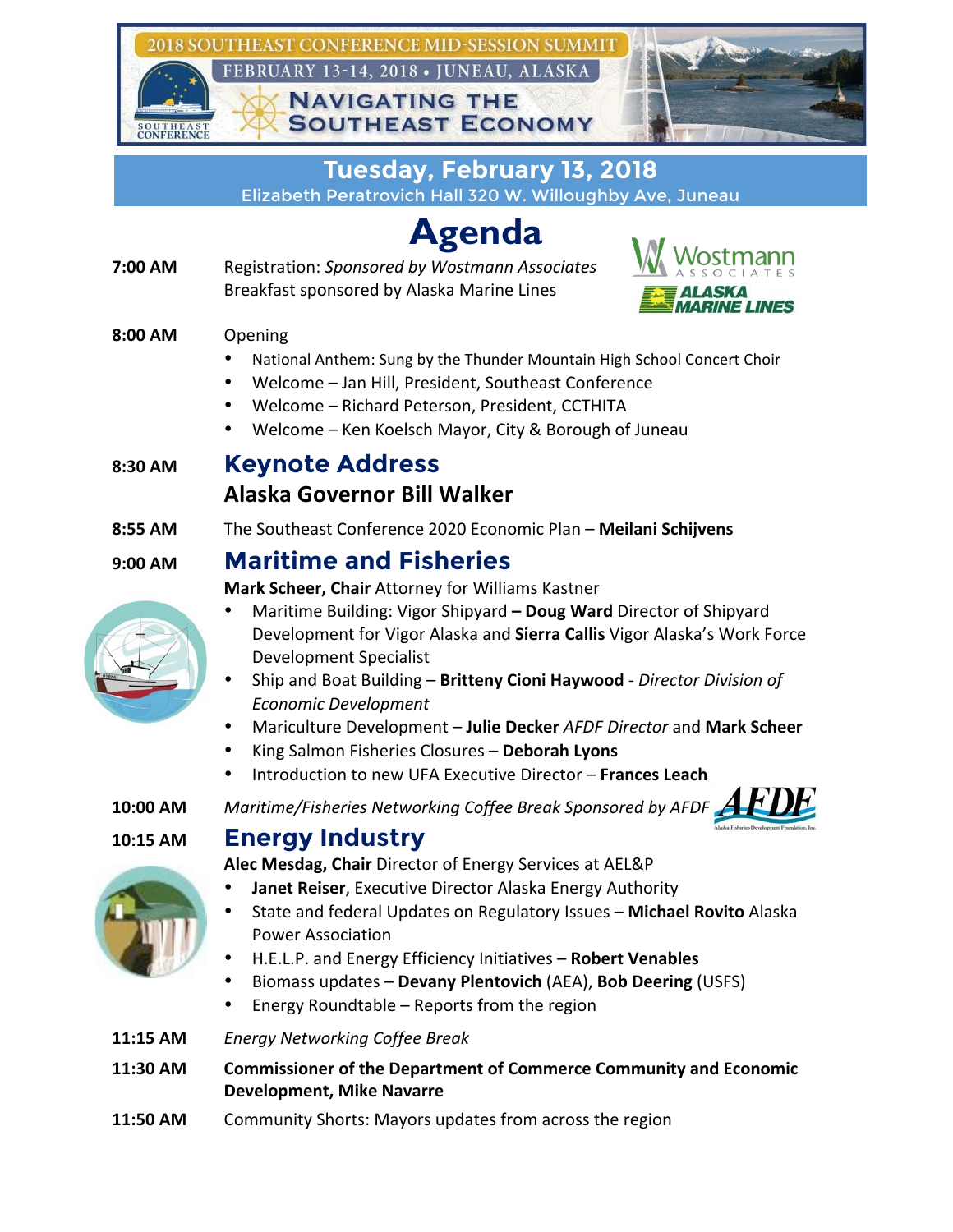# **Forest Service Luncheon Speaker**



Lunch Sponsored by the Alaska Committee and the Alaska Forest Association

## **1:15 PM Timber and Mining Industries**

#### **Joint Committee Meeting**

- Status of the Roadless Rule Litigation Tom Lenhart State of Alaska Assistant Attorney General
- Petition for Tongass Roadless Exemption and Tongass Plan Revision –
- **Heidi Hansen** Alaska Department of Resources Deputy Commissioner
- Interior Appropriations Bill Update **Jim Clark** attorney
- Tier 3 Wilderness Waters designation process Liz Cornejo Constantine
- Stand for Alaska Initiative proposed resolution and HB 199 legislative update **Josh Kindred** from the Alaska Oil and Gas Association



#### **2:15 PM Timber Committee Meeting**

**Bryce Dahlstrom, Chair** Vice President Viking Lumber

- Timber Sale Program Update – **Owen Graham**
- Sealaska Land Management Update Anthony Mallott: President and CEO, Sealaska
- University's Timber Activities and Large Landowners Group – **Christine Klein**

#### **2:45 PM Mining Committee Meeting**

**Jan Hill, Chair** Mayor of Haines

- **Mark Kiessling, General Manager, Coeur Alaska Kensington Mine**
- Palmer Project Liz Cornejo: Vice President, Community & External Affairs Constantine Mining
- **Deantha Crockett:** Executive Director of the Alaska Miners Association

**3:15 PM** *Mining and Timber Networking Coffee Break sponsored by Viking Lumber*



## **3:30 PM Economic Development**

**VIKING LUMBER** 

**Maegan Bosak, Chair** Community Affairs Director, City and Borough of Sitka

- University of Alaska Southeast -Rick Caulfield Chancellor, University of Alaska Southeast: UAS and the region
- Northwest Coast Arts Initiative Rick Harris Sealaska Heritage Institute
- Central Council Tlingit & Haida Indian Tribes of Alaska Comprehensive Economic Development Strategy: Annette Ulmer Acting Manager of Business and Economic Development Department
- The Nature Conservancy "The Communities, Economies, and Place Initiative" **Christine Woll**
- **4:30 PM** *Economic Development Networking Coffee Break*
- **4:30 PM** Conference of Mayors Meeting (Breakout)

### **5:30 PM Legislative Reception**



Held at the Elizabeth Peratrovich Hall sponsored by Sealaska